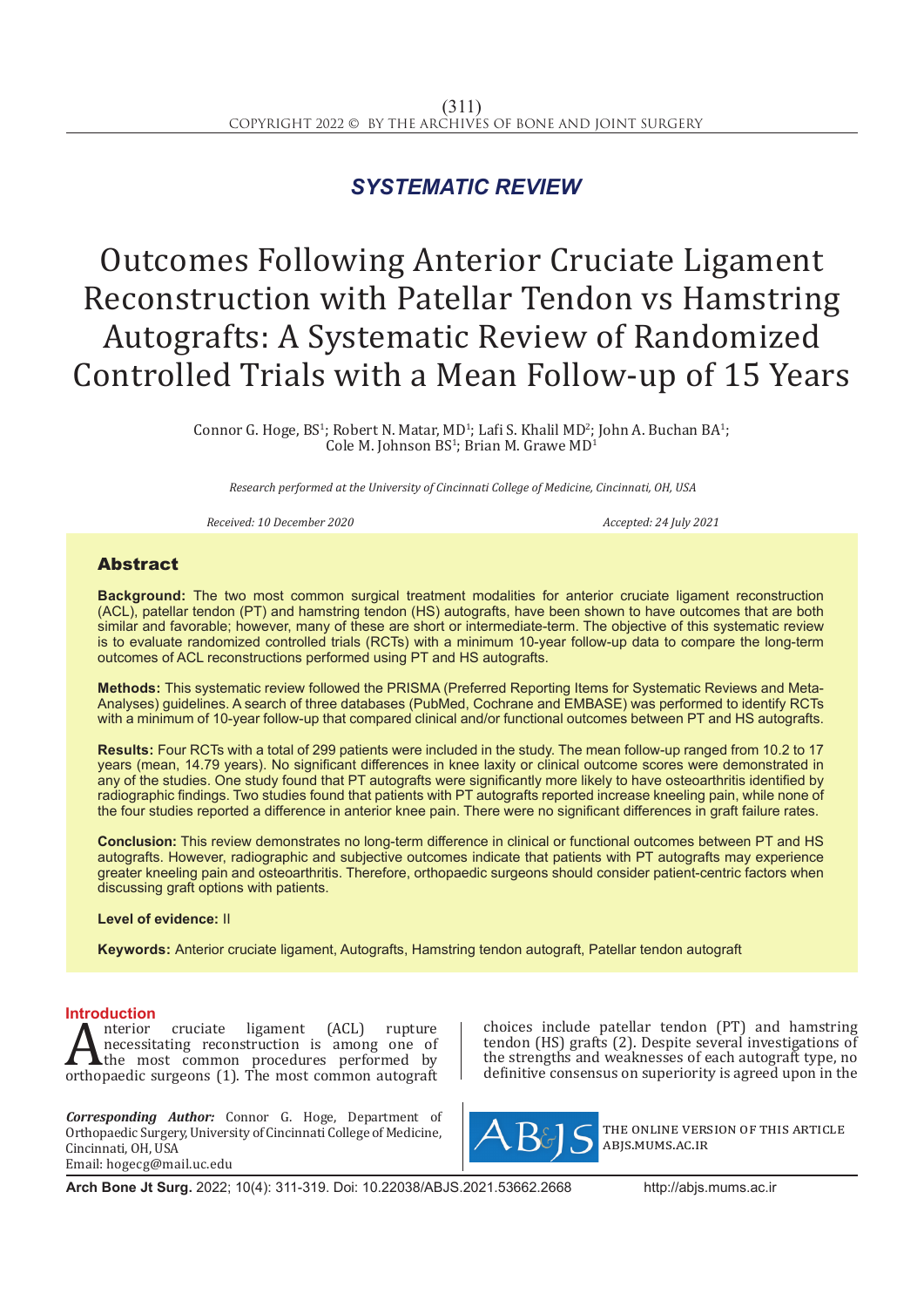literature (2-5). Reported risks of PT autografts include the potential for patellar fractures, patellar tendon ruptures, quadriceps weakness and donor site morbidity including pain with kneeling (2-9). In comparison, harvesting HS autografts in patients undergoing ACL reconstruction is associated with decreased hamstring strength, increased joint laxity, increased graft failure rate, and delayed graft-tunnel healing (2-9). Most studies focus on short-term outcomes between graft types, thus the long-term evaluation of graft types remains inconclusive (2-9).

Over the past decade, systematic reviews comparing outcomes between PT and HS autografts have evaluated short-term data with two-year and five-year minimum follow-up (7, 9). More recently, Poehling-Monaghan and colleagues reported a robust systematic review of outcomes between PT and HS autografts with minimum five-year follow-up (8). Their review included 12 studies of level I and II evidence with a mean follow-up of 8.96 years (range, 5-15.3 years). The authors reported an increase in long-term knee pain and osteoarthritis in the PT cohort, but found no significant differences in laxity or graft failures between the two graft types (8). Four of the studies in their review had a minimum of 10 year follow-up, including three randomized control trials (10-12). Since their review, Sajovic and colleagues (10) have published a new 17-year follow up data of their randomized control trial (13). Additionally, Bjornsson and colleagues have also reported on minimum 10-year follow-up data (14). Therefore, it is prudent to revisit long-term clinical outcomes with a minimum of 10-year follow-up of ACL reconstructions performed using PT vs HS autografts.

In light of the aforementioned additions to the literature, the goal of the present study is to conduct a systematic review of randomized control trials comparing ACL reconstructions performed using PT vs HS autografts with a minimum of 10-years of follow-up data. Primary outcomes evaluated in the present review will include clinical and functional outcomes. Secondary outcomes will include subjective and radiographic outcomes. The authors hypothesize that there will be no significant differences in the long-term outcomes between PT and HS autografts.

#### **Materials and Methods** *Study Eligibility*

Inclusion criteria for this search query consisted of randomized control trials (RCT) published in English since 2000, comparing ACL reconstructions performed using PT and HS autografts, that reported clinical, functional, radiographic, or patient-reported outcomes in skeletally mature patients with a minimum of 10-year follow-up data. Studies were excluded if they investigated the following: allografts, in-vitro studies, cadaveric and animal studies, and studies which were not RCTs.

# *Literature Search*

A systematic review was performed according to the PRISMA (Preferred Reporting Items for Systematic Reviews and Meta-Analyses) guidelines (15, 16). A

literature search was conducted in three databases (PubMed, Cochrane and EMBASE) in November 2019. The search strategy was performed using the following search terms: "Anterior Cruciate Ligament Reconstruction" OR "ACL" AND "Treatment Outcome" OR "Outcome Assessment (Health Care)" OR "Clinical effectiveness" OR "Patient Reported Outcome Measures" OR "PROMIS" OR "Patient-Reported Outcomes OR "PROMIS" OR "Patient-Reported Outcomes Measurement Information System" OR "patient-reported outcomes" OR "PROMIS instruments" OR "outcomes." This search captured 272 articles with documented data at a minimum of 10 years follow-up comparing ACL reconstruction performed with PT vs HS autografts.

# *Study Selection and Data Abstraction*

The titles and abstracts of each article were evaluated by two authors independently. Subsequently, both authors independently reviewed the full text of the article if titles and abstracts did not exclude the studies. Additionally, full text was reviewed from any articles reporting outcomes of interest with a minimum of 10-year follow-up data. Included articles were manually reviewed to check for additional relevant articles cited. For RCTs that published series reporting on the same patient population at different follow-up intervals, the study with the longest follow-up was included and its predecessors excluded [Figure 1] (9, 10, 13). Characteristics of the included studies were extracted, including title, journal, first author, publication year, study design, enrollment dates, demographic information (sex, age, etc), mean follow-up, surgical technique, and type of fixation. Clinical and/or functional outcomes extracted included patient reported quantitative outcome measures (International Knee Documentation Committee [IKDC] grade, Lysholm score, Tegner activity scale), clinical outcome assessments (knee laxity measurements with KT-1000 arthrometers, Lachman test, pivot-shift test), radiographic evidence of osteoarthritis (Kellgren-Lawrence [K-L] classification, IKDC grading scale), subjective knee pain (kneeling and anterior knee pain) and graft failure rates. The K-L classification is represented by the following grading scale: 0: normal, 1: doubtful narrowing of joint space and possible osteophytic lipping, 2: definitive osteophytes and possible narrowing of joint space, 3: moderate, multiple osteophytes and definitive narrowing or 4: large osteophytes with marked narrowing of joint space. The IKDC grading scale is as follows: A: normal, B: minimal, C: narrowing up to 50%, D: narrowing greater than 50%.

#### *Risk of Bias Assessment*

All studies underwent qualitative assessment using the modified Coleman methodology score (17). Two independent reviewers performed all of the data extraction.

#### *Data Analysis*

Primary outcome measurements included anteroposterior knee laxity, clinical outcomes (eg, Lysholm, Tegner, IKDC scores, radiographic outcomes (eg, osteoarthritis), knee pain, and graft failure. Statistical significance was defined as *P < 0.05*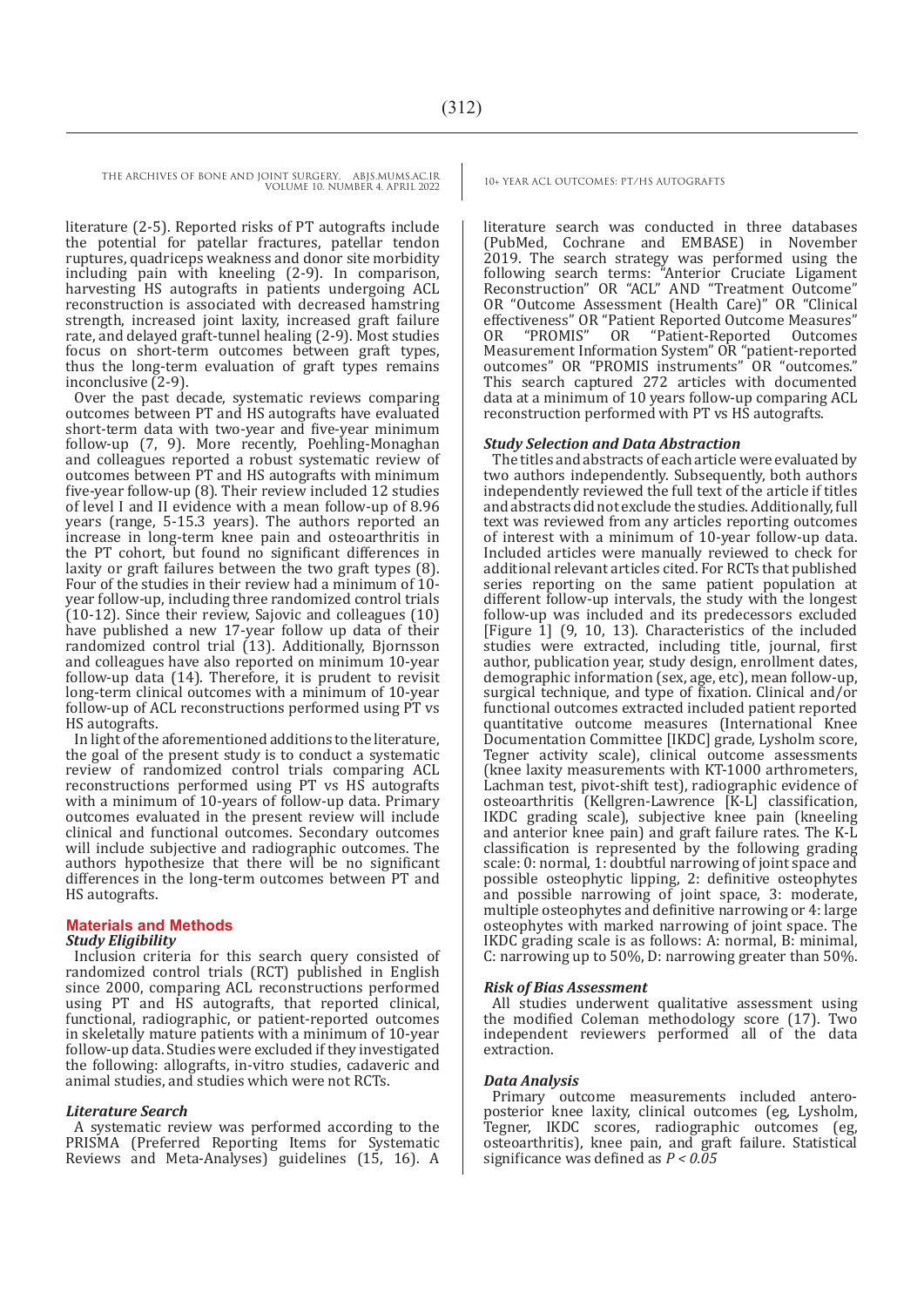#### **Results**

#### *Study Characteristics*

Thirteen studies reported 10-year outcomes following ACL reconstruction comparing PT and HS autografts. Seven articles were excluded as they reported identical patient populations at interval follow-up periods. Two additional articles were cohort studies and excluded, resulting in four manuscripts for qualitative analysis [Figure  $1$ ] (11-14). The mean follow-up in all four studies had a minimum of 10-year follow-up data. Follow-up means ranged from 10.2 to 17 years (mean 14.79 years) (11-14). A total of 299 patients were included in this review (PT: 135; HS: 164). Age at time of surgery had a mean range from 26 to 28.2 years and age at followup had a mean range from 41.3 to 45.5 years. Clinical follow-up rates were reported in all four studies, ranging from 34%-76% (11-14). Modified Coleman methodology scores ranged from 78-87, with a maximum of 90 points possible [Table 1] (11-14).



**Figure 1. PRIMSA (Preferred Reporting Items for Systematic Reviews and Meta-Analyses) flowchart demonstrating selection process for inclusion of studies. PT, patellar tendon; HS, hamstring.**

#### *Surgical Technique*

Three of the four studies were single surgeon series, while the fourth was a multi-surgeon study  $(11-14)$ . Three studies performed transtibial (TT) drilling, while Sajovic *et al*. performed femoral drilling via an anteromedial (AM) port (11-14). All of the studies used interference screw fixation for the tibial tunnel fixation irrespective of graft type. Two studies used interference screw fixation, while one used endobutton fixation for femoral tunnel fixation irrespective of graft type (12-14). Holm *et al*. used interference screws for tibial and femoral fixation in PT grafts, while they used endobutton fixation for the femur in HS grafts [Table 2] (11).

#### *Anteroposterior Knee Laxity*

All four studies included instrumented laxity measurements as mean side-to-side differences (mm) using manual tension with a KT-1000 arthrometer (MEDmetric Corp) (11-14). None of the studies reported any significant differences in anteroposterior (AP) laxity between patients with ACL reconstructions performed with PT vs HS autografts. Two studies reported clinical provocative measures of laxity using either the Lachman or pivot-shifts tests, but neither found a significant difference between the two groups (13, 14). Sajovic *et al*. reported the proportion of patients with <3mm of AP translation upon instrumented testing, with the PT autograft cohort significantly outnumbering the HS cohort (22 vs 16,  $P = 0.03$ ). Despite this finding, the mean side-to-side difference measured remained statistically insignificant between the two cohorts [Table 3] (*P=0.134*) (13).

#### *Clinical Outcomes*

Clinical outcomes reported by included studies consist of patient-reported Lysholm scores, Tegner scores, and/ or IKDC scores. IKDC scores were recorded by value or by graded scale. Sajovic *et al*. used a scale graded from A through D, representing normal, nearly normal, abnormal, or severely abnormal outcomes, respectively (13). The authors reported 38% of PT and 42% of HS patients had a normal (A) grade (*P > 0.05*). Likewise, in the two remaining studies reporting IKDC scores, no significant differences existed between groups (12, 14). There were no statistically significant differences found in Lysholm or Tegner scores between PT and HS autografts in the three studies that reported on them [Table 4] (11, 13, 14).

#### *Radiographic Outcomes: Osteoarthritis*

Radiographic changes were reported by included<br>studies using either the K-L classification for using either the K-L classification for osteoarthritis or IKDC grading system for joint space narrowing. The three studies that reported radiographic changes using the K-L classification did not find any significant differences between PT and HS autografts (11, 12, 14). Sajovic *et al*. reported statistically significant differences in IKDC osteoarthritic changes in the PT group, none of whom had radiologically normal IKDC grading, while seven patients (29%) in the HS group had grade A (normal) IKDC grading (*P = 0.04*)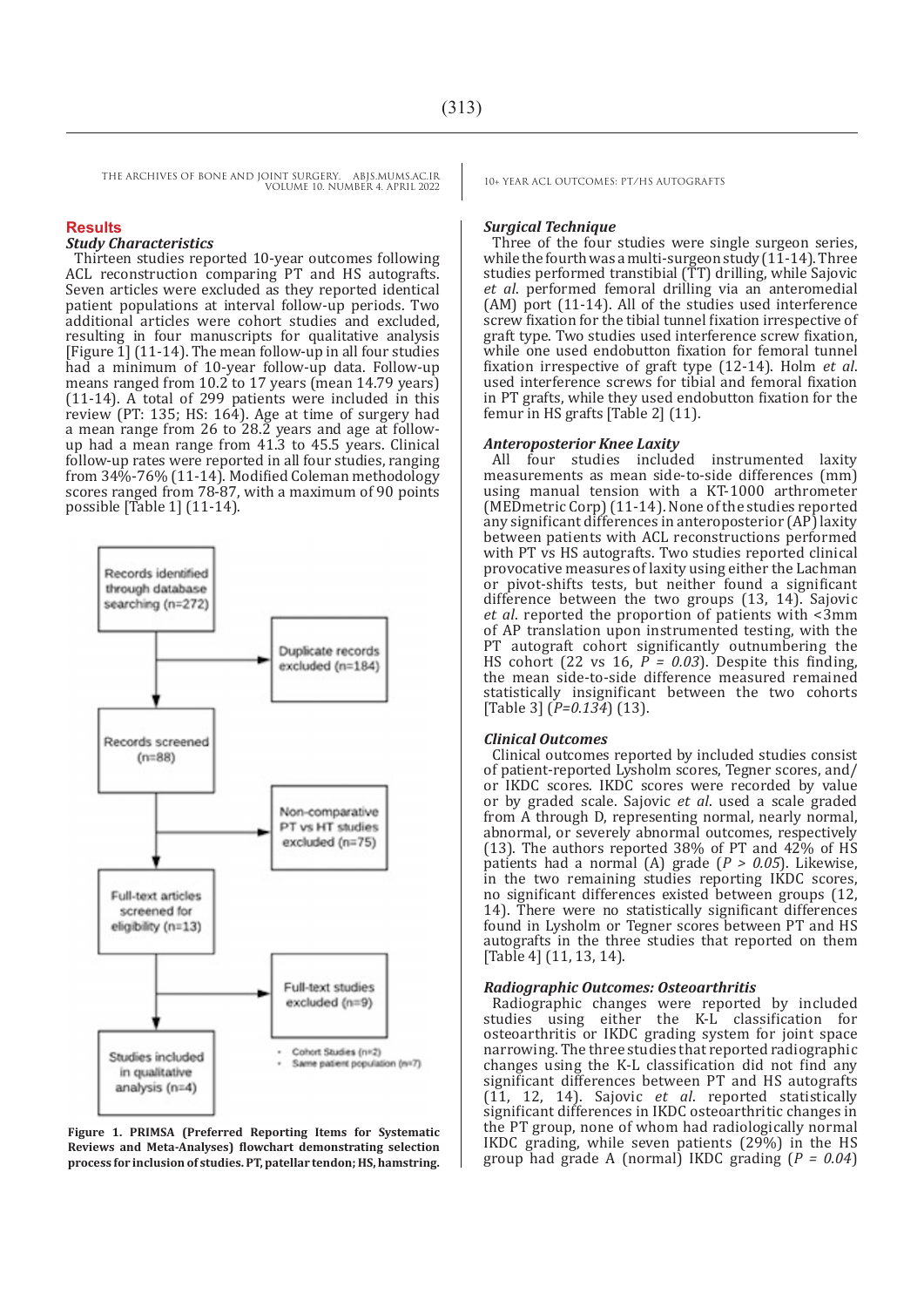**Table 1. Studies Meeting Inclusion Criteria and Demographic Characteristics. N presented as number of patients; Follow-up presented as means (minimum range – maximum range) years (\*months); †Follow-up presented as mean years ± standard deviation. Age represented by mean (standard deviation) years; Gender represented by number of M (male) or F (female) patients. Pub, publication journal and year; LOE, level of evidence; AJSM, American Journal of Sports Medicine, PT: patellar tendon autograft, HS: hamstring autograft; NR, not recorded.**

| <b>First Author</b> | Pub          | <b>LOE</b>     | <b>Year of Index</b><br>Procedure | N At Last<br><b>Follow-up</b> | Gender<br>(M/F)                | Years<br><b>Follow-up</b>                                      | Age at<br><b>Surgery</b>                   | Age at<br><b>Follow-up</b>                  | Clinical<br><b>Follow-up</b><br>$\frac{0}{0}$ | Coleman<br><b>Score</b> |
|---------------------|--------------|----------------|-----------------------------------|-------------------------------|--------------------------------|----------------------------------------------------------------|--------------------------------------------|---------------------------------------------|-----------------------------------------------|-------------------------|
| Sajovic (13)        | AJSM<br>2018 | $\overline{2}$ | 1999-2000                         | $PT = 24,$<br>$HS = 24$       | $PT = 15/9$ ,<br>$HS = 13/11$  | 17                                                             | <b>NR</b>                                  | $PT = 45.5$<br>$(8.7)$ , HS =<br>42.5(7.5)  | 75%                                           | 78                      |
| Webster (12)        | AJSM<br>2016 | $\mathbf{1}$   | 1996-1998                         | $PT = 22$ ,<br>$HS = 25$      | $PT = 16/6$ ,<br>$HS = 20/5$   | 15.3 (14-17)                                                   | $PT = 26.6$<br>$(6.7)$ , HS =<br>26.1(5.9) | $PT = 41.9$<br>$(6.7)$ , HS =<br>41.3(6.0)  | 72%                                           | 86                      |
| Holm (11)           | AJSM<br>2010 | $\mathbf{1}$   | $\rm NR$                          | $PT = 28$ ,<br>$HS = 29$      | $PT = 18/10$ ,<br>$HS = 15/14$ | $+PT = 10.2$<br>$(0.4)$ , $\dagger$ HS =<br>10.7(0.4)          | $26(15-50)$                                | <b>NR</b>                                   | 34%                                           | 81                      |
| Bjorns-<br>son(14)  | AJSM<br>2016 | $\overline{2}$ | 1995-2000                         | $PT = 61,$<br>$HS = 86$       | $PT = 42/19$ ,<br>$HS = 53/33$ | $*PT = 202.6$<br>$(164-224)$ ,<br>$*HS = 191.1$<br>$(159-225)$ | PT: 28.2<br>$(9.1)$ , HT:<br>26.6(7.6)     | $PT = 44.7$<br>$(9.1)$ , HT =<br>42.3 (7.8) | 76%                                           | 85                      |

[Table 5] (13).

#### *Knee Pain*

Bjornsson and colleagues reported kneeling discomfort based on a 4-grade knee-walking test in which the patient walked on the floor on their knees without any protective clothing, finding patients in the HS group had significantly better knee-walking ability (*P=0.049*) (14). Two studies found a statistically significant increase in kneeling pain in patients who had a PT compared to those with HS autografts (11, 14). Additionally, Webster *et al*. found increased kneeling pain in their cohort of PT autografts, albeit statistically insignificance (12). Sajovic *et al*. was the only study that reported increased kneeling pain in the HS autograft cohort, but this did not reach statistically significance (13). Two of the studies commented on anterior knee pain, with neither of them finding a difference between the type of autograft [Table 6] (12, 13).

#### *Graft Failure*

Failure was defined as a ruptured graft needing

| Table 2. Surgical Techniques of Drilling the Femoral Tunnel. PT: patellar tendon autograft, HS: hamstring autograft, AM: anteromedial, TT:<br>transtibial, IFS: interference screw fixation, END: endobutton fixation |               |                           |                                       |                                       |  |  |
|-----------------------------------------------------------------------------------------------------------------------------------------------------------------------------------------------------------------------|---------------|---------------------------|---------------------------------------|---------------------------------------|--|--|
| Author                                                                                                                                                                                                                | # of Surgeons | <b>Surgical Technique</b> | PT: Type of Fixation (femoral/tibial) | HS: Type of Fixation (femoral/tibial) |  |  |
| Sajovic (13)                                                                                                                                                                                                          |               | AM                        | IFS/IFS                               | IFS/IFS                               |  |  |
| Webster (12)                                                                                                                                                                                                          |               | TТ                        | END/IFS                               | END/IFS                               |  |  |
| Holm $(11)$                                                                                                                                                                                                           |               | TТ                        | IFS/IFS                               | END/IFS                               |  |  |
| Biornsson (14)                                                                                                                                                                                                        | 6             | TТ                        | IFS/IFS                               | IFS/IFS                               |  |  |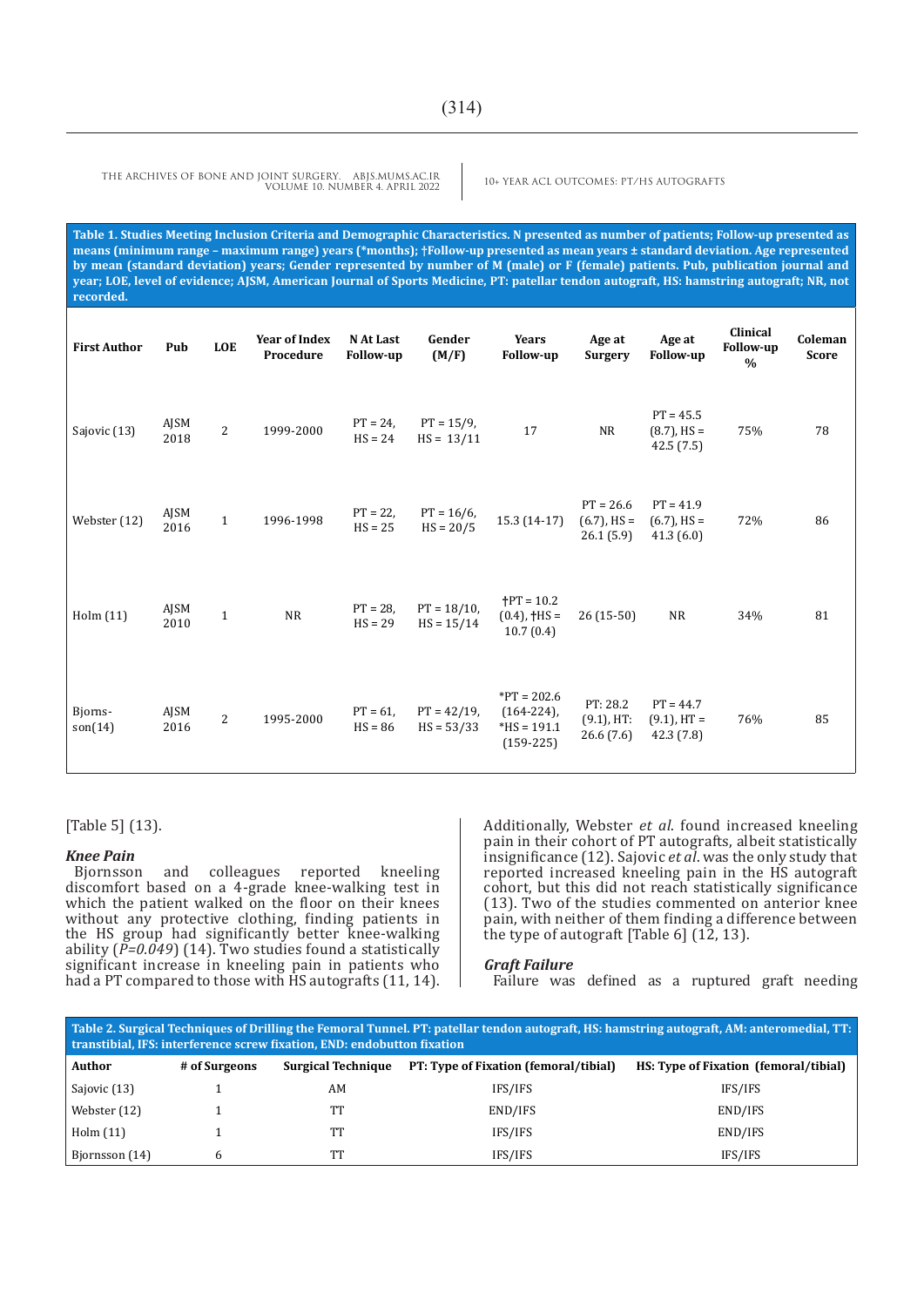**Table 3. Manual and Instrumented Laxity Measurements. Reported by Included Studies. †Side-to-side differences represented by millimeters ± standard deviation. Lachman and Pivot test grading represented by N (%); PT, patellar tendon autograft; HS, hamstring autograft, NR, not recorded. Statistically significant differences between PT and HS groups are represented in Bold,** *P<0.05*

| Author         | <b>Graft Type</b> | +Side-to-Side   | Lachman 0-1 | Lachman 2-3 | Pivot 0-1 | Pivot 2-3 |
|----------------|-------------------|-----------------|-------------|-------------|-----------|-----------|
| Sajovic (13)   | PT                | $1.33 \pm 1.93$ | 24 (100)    |             | 24(100)   |           |
|                | HS                | $2.17 \pm 1.86$ | 24 (100)    |             | 24(100)   |           |
| Webster (12)   | PT                | $0.6 \pm 1.5$   | <b>NR</b>   | NR          | <b>NR</b> | <b>NR</b> |
|                | HS                | $1.2 \pm 1.3$   | <b>NR</b>   | <b>NR</b>   | <b>NR</b> | <b>NR</b> |
| Holm $(11)$    | PT                | $3.0 \pm 3.2$   | <b>NR</b>   | NR          | <b>NR</b> | <b>NR</b> |
|                | HS                | $2.0 \pm 3.5$   | <b>NR</b>   | <b>NR</b>   | <b>NR</b> | <b>NR</b> |
| Bjornsson (14) | PT                | $1.0 \pm 2.7$   | 54 (88.5)   | 7(11.5)     | 48 (78.7) | 12(19.7)  |
|                | HS                | $1.5 \pm 3.0$   | 66 (76.7)   | 20(23.3)    | 73 (84.9) | 13(15.1)  |

**Table 4. Clinical Outcomes Reported by Included Studies. Continuous scores represented by mean ± standard deviation. Categorical scores represented by N (%); PT, patellar tendon autograft; HS, hamstring autograft; IKDC, International knee documentation committee score; NR, not recorded. Statistically significant differences between PT and HS groups are represented in Bold,** *P<0.05***.**

| <b>Author</b>  | <b>Graft Type</b> | <b>IKDC</b>                       | Lysholm         | <b>Tegner</b>      |
|----------------|-------------------|-----------------------------------|-----------------|--------------------|
| Sajovic (13)   | PT                | $A=9(38\%)$ , B=13(54%), C=2(8%)  | $93 \pm 8.2$    | $4(17\%) \geq 7.0$ |
|                | <b>HS</b>         | $A=10(42\%)$ , B=13(54%), C=1(4%) | $94 \pm 9.4$    | $7(29\%) \geq 7.0$ |
| Webster (12)   | PT                | $88.1 \pm 12.3$                   | <b>NR</b>       | NR.                |
|                | <b>HS</b>         | $84.4 \pm 13.5$                   | <b>NR</b>       | <b>NR</b>          |
| Holm $(11)$    | PT                | <b>NR</b>                         | $84.2 \pm 15.4$ | $4.3 \pm 2.2$      |
|                | <b>HS</b>         | <b>NR</b>                         | $86.1 \pm 15.1$ | $4.8 \pm 2.3$      |
| Biornsson (14) | PT                | $67.3 \pm 20.8$                   | $79.4 \pm 16.9$ | $4.1 \pm 1.7$      |
|                | HS                | $74.0 \pm 18.8$                   | $80.7 \pm 15.3$ | $4.0 \pm 1.7$      |

reconstruction. All four studies commented on graft failure, although Holm *et al*. did not report whether there was a statistically significant difference between the two graft types (11). None of the other three studies found a statistically significant difference in failure between PT and HS autografts [Table 7] (12-14).

**Table 6. Knee Pain as Reported by Included Studies. Categorical scores represented by N (%); PT, patellar tendon autograft; HS, hamstring autograft; NP, not pleasant; D, difficult; I, impossible; NR, not recorded. \*Specific values were not presented in the study,** *P = .35***. Statistically significant differences between PT and HS groups are represented in Bold,** *P < 0.05***.**

| <b>Authors</b> | Graft | <b>Kneeling Pain</b>                                 | <b>Anterior Knee Pain</b> |
|----------------|-------|------------------------------------------------------|---------------------------|
| Sajovic (13)   | PT    | 33                                                   | $*$                       |
|                | HS    | 46                                                   | $*$                       |
| Webster (12)   | PT    | 52(11)                                               | 38(8)                     |
|                | HS    | 41(10)                                               | 27(7)                     |
| Holm $(11)$    | PT    | 39(11)                                               | <b>NR</b>                 |
|                | HS    | 29(8)                                                | <b>NR</b>                 |
| Bjornsson (14) | PT    | $OK=49.2$ (30), NP=24.6 (15), D=13.1 (8), I=13.1 (8) | <b>NR</b>                 |
|                | HS    | OK= 62.8 (54), NP=24.4 (21), D=7.0 (5), I=5.8 (6)    | <b>NR</b>                 |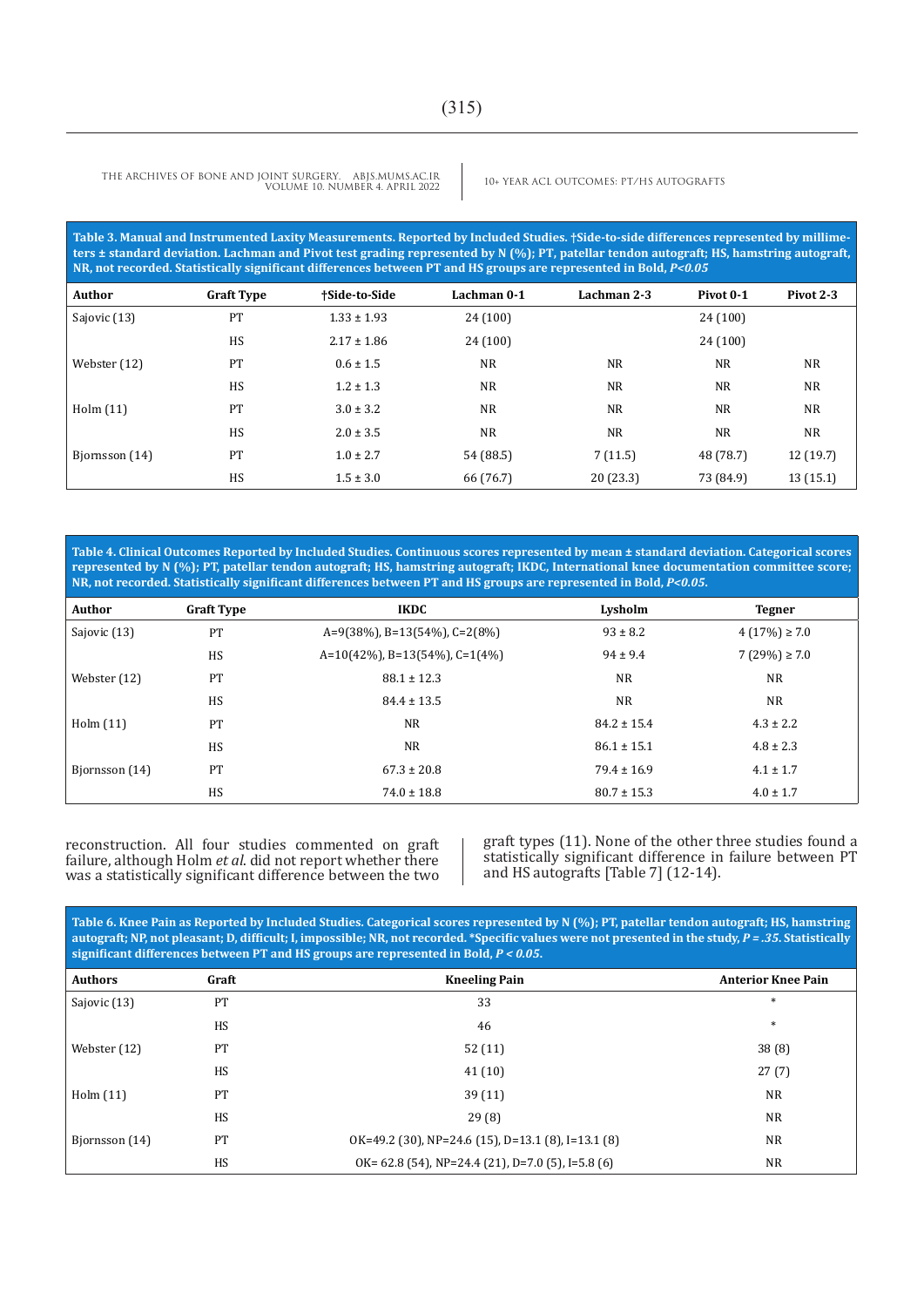| Table 7. Graft Failure Rates and Causes Identified in Included Studies. NR, not recorded; NS, not statistically significant. Categorical scores<br>represented by N $(\%)$ ; Statistically significant differences between PT and HS groups are represented in Bold, $P < 0.05$ . |                        |                  |                  |           |              |  |  |
|-----------------------------------------------------------------------------------------------------------------------------------------------------------------------------------------------------------------------------------------------------------------------------------|------------------------|------------------|------------------|-----------|--------------|--|--|
|                                                                                                                                                                                                                                                                                   | <b>Patellar Tendon</b> |                  | <b>Hamstring</b> |           |              |  |  |
| Author                                                                                                                                                                                                                                                                            | Failure, % (n)         | Cause            | Failure, % (n)   | Cause     | Significance |  |  |
| Sajovic (13)                                                                                                                                                                                                                                                                      | 9.4(3)                 | NR.              | 6.3(2)           | NR.       | <b>NS</b>    |  |  |
| Webster (12)                                                                                                                                                                                                                                                                      | 5(1)                   | <b>Traumatic</b> | 12(3)            | <b>NR</b> | NS           |  |  |
| Holm $(11)$                                                                                                                                                                                                                                                                       | 10(3)                  | Traumatic        | 11(3)            | Traumatic | <b>NR</b>    |  |  |
| Biornsson (14)                                                                                                                                                                                                                                                                    | 6.6(4)                 | NR.              | 8.1(7)           | <b>NR</b> | <b>NS</b>    |  |  |

# **Discussion**

A number of studies have compared ACL reconstruction performed with either PT or HS autografts (2-9, 11-14). Most of these studies report short-term or intermediateterm outcomes with follow-up averaging less than 10 years (2-9). In addition, many studies are prospective or retrospective cohort studies, which are subject to biases inherent to their methodology. The current study presents a systematic review of updated RCTs and those with minimum follow-up of at least 10 years and a mean of 15 years comparing PT and HS autografts. The main findings of this review agree with our primary hypothesis, demonstrating similar clinical and functional outcomes between PT and HS autografts. Interestingly, the results of this review suggest that at long-term follow up greater than 10 years, patients in whom a patellar tendon autograft was used may develop increased radiographic evidence of osteoarthritis and incidence of anterior and kneeling knee pain.

The historical advantage of PT autografts flanked by bone-plugs is the rapid osteo-integration inside the graft tunnels providing rigid fixation, which is less robust than tendon-to-bone healing in HS autografts (18). The concern for accomplishing rigid fixation derives from the increased risk of meniscal injuries and osteoarthritis in patients with ACL deficient knees, knee laxity, or instability (19). Functional outcomes in the reviewed studies were investigated with a combination of instrumented knee laxity assessments and provocative manual tests, none of which differed significantly between PT and HS autograft cohorts. Although Sajovic *et al*. reported that the PT cohort had a greater proportion of patients with <3mm of AP translation during instrumented testing than the HS cohort (22 vs  $16, P = 0.03$ ), side-to-side differences remained similar between the groups (13). These findings indicate that with regards to knee laxity and stability at long-term follow-up, neither PT nor HS autograft demonstrates superiority. This is in contrast to studies that have shown HS autografts to result in greater knee laxity compared to PT autografts at short-term follow-up (20, 21). To the author's knowledge, Thompson and colleagues cohort study with 20-year data represents the longest follow-up comparison of knee laxity between PT and HS autografts, in which no significant differences were found (22). They reported 76% of HS and 84% of PT patients had a Lachman grade of 0 and neither groups had patients with a Lachman grade of 2 or 3 (*P=0.33*). They also found no significant differences in instrumented laxity or pivot-shift tests between the two autografts at the 20-year follow-up, consistent with the findings of the present review that fail to demonstrate superiority of a particular autograft (22).

The present investigation found no significant differences between PT and HS autograft cohorts with regards to long-term clinical outcomes measured by IKDC, Tegner or Lysholm scores. This is consistent with long-term studies utilizing the Tegner activity scale (11, 23) and IKDC and Lysholm scores (22). When deciding between autograft choices, it is important for the orthopedic surgeon to discuss these findings in addition to the functional, radiographic, and subjective outcomes. The clinical outcome measures included in this review have been validated to represent the clinical response to intervention (24, 25). It is prudent to treat the patient with a patient-centered approach, recognizing that clinical outcomes may be positively correlated with what the patient perceives as a successful intervention irrespective of what radiographic or subjective endpoints may be measured (26).

Radiographic outcomes reviewed among PT and HS cohorts demonstrated no significant differences at long-term follow-up in Kellgren-Lawrence classification system (11, 12, 14). Sajovic and colleagues reported a significantly increased number of patients in the PT cohort with OA determined by radiograph, finding 100% of PT patients had some signs of OA compared to 71% of HS patients ( $P=0.04$ ). Furthermore, they found an increased amount of high grade degenerative changes in PT patients compared to the HS patients (33% of PT patients with  $C$  or D grade vs  $21\%$  of HS group) (13). Prior studies have also found increased risk of osteoarthritis among patients with PT autografts (10, 22, 27). Thompson *et al*. reported radiographically detectable osteoarthritic changes more predominantly in PT than HS autograft cohorts (61% vs 41%, *P=0.008*) (22). Despite prior reports in the literature, three out of the four RCTs in the present review did not find significant long-term osteoarthritic differences between the two grafts  $(11, 12, 14)$ .

Autografts harvested from the anterior knee have historically been reported to carry a higher risk of anterior knee pain and kneeling pain (8, 28, 29). This was found to be true in two of the studies included for review (11, 14). Using a 4-grade knee-walking test, Bjornsson and colleagues demonstrated patients with PT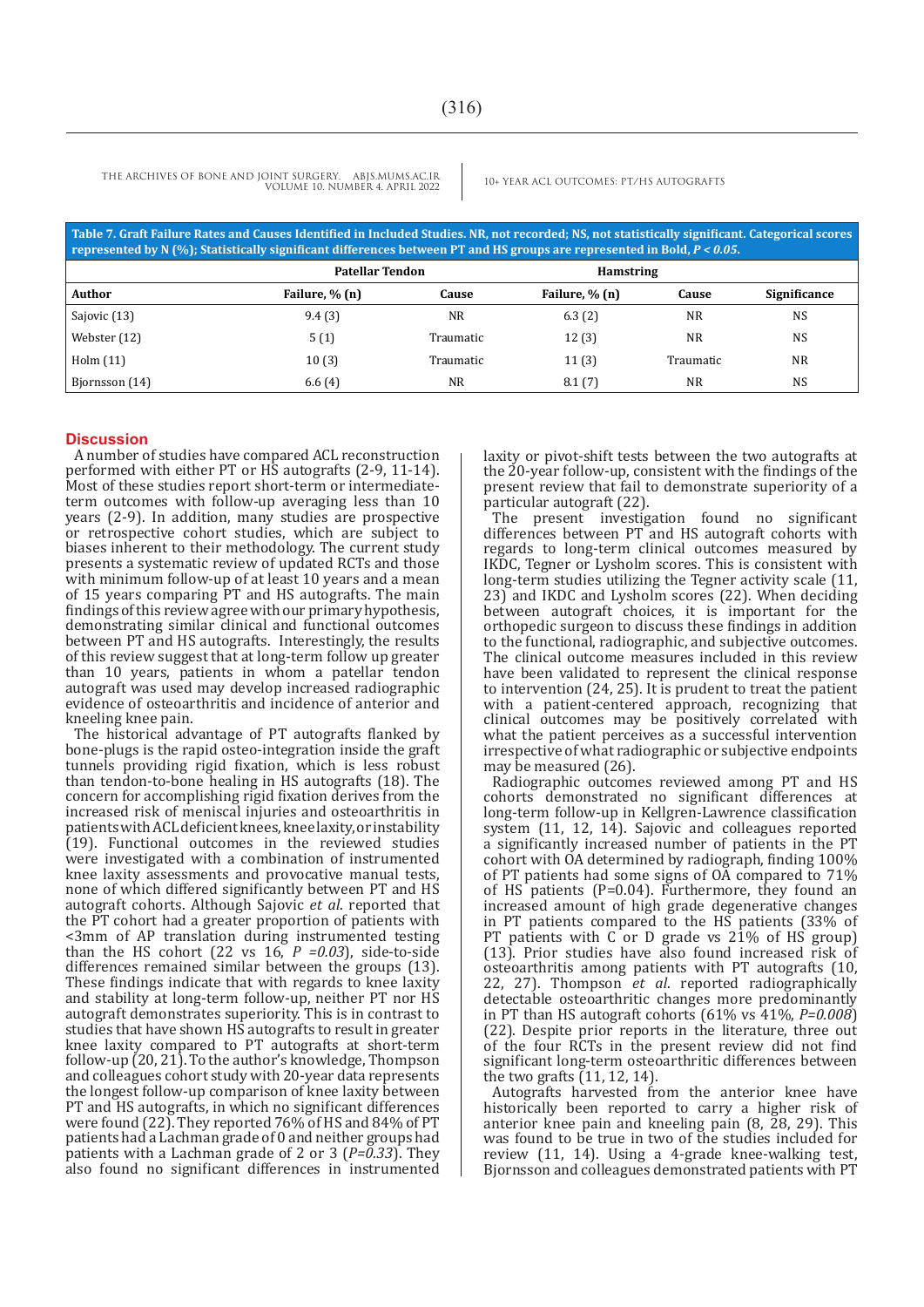autografts were significantly more likely to rate walking on their knees as "Difficult" or "Impossible" compared to patients with HS grafts (14). Nevertheless, knee pain is not present in all patients nor reported as a statistically different difference in all studies (12, 13). Therefore, a one-graft-fits-all approach is likely to lead to poor outcomes in certain patient populations, and rather the orthopedic surgeon should be cognizant of kneeling requirements patients may have for employment or religious reasons and discuss these concerns while weighing graft options.

Prior investigations have identified HS autografts as significant predictors of graft failure and increased risk of revision surgery (30, 31). Conversely, a meta-analyses by Xie *et al*. reported a risk ratio of graft failure of 0.86 in favor of PT autografts that was not statistically significant (95% CI, 0.57–1.28; *P=0.45*) (32). Likewise, at 20-year follow-up Thompson and colleagues reported no significant differences in failure rates between PT and HS autografts (10% vs 18%, *P=0.13*) (22). The present review found no significant differences in graft failure between the two autografts in all four studies reviewed. While the studies included in the present review may not contain sample sizes large enough to detect significant differences, the strength of evaluating RCTs is the mitigation of confounding variables. Likewise, the minimum follow-up of 10 years enables a greater likelihood of identifying re-rupture and revision surgery than studies with short term follow-up.

#### *Limitations*

There are several limitations to our study. First, the percentage of patients lost to follow-up can skew results. However, this is likely due to our minimum 10 year follow-up criteria, which we believe is a strength of our study in terms of long-term outcomes. Surgical techniques were not consistent throughout the studies as there was a variety of different approaches and fixations methods utilized. Ultimately, as the data was not pooled into a meta-analysis but rather presented as a systematic review, this should not limit the readers' ability to derive conclusions from each study individually. Additionally,

the subjective nature of some outcomes included in the studies makes them less generalizable to other heterogenous patient populations. Without thorough analysis of patient employment, recreational sports, return to sport rates and at the same level of sport, these outcomes cannot be directly interpreted as successful or not for each patient. Lastly, radiographic outcomes which showed significant differences at long-term follow-up cannot be correlated to patient complaints or arthritic knee pain and therefore the clinical significance of imaging findings is unable to be evaluated in this review.

This review of randomized control trials comparing PT and HS autografts used for ACL reconstruction with a minimum of 10-year follow-up demonstrates no difference in clinical or functional outcomes between groups. However, radiographic and subjective outcomes indicate that patients with PT autografts may experience greater anterior knee and kneeling pain and degenerative osteoarthritis. As PT and HS autografts demonstrate similar long-term outcomes, orthopedic surgeons should consider patient-centric factors when discussing graft options with patients. As surgical techniques and rehabilitation protocols continue to improve, future studies may delineate patient factors most suitable per graft type.

*Disclosure:* The authors report no conflict of interest concerning the materials or methods used in this study or the findings specified in this paper.

Connor G. Hoge BS<sup>1</sup> Robert N. Matar MD<sup>1</sup> Lafi S. Khalil MD<sup>2</sup> John A. Buchan BA<sup>1</sup> Cole M. Johnson BS<sup>1</sup> Brian M. Grawe MD<sup>1</sup> 1 Department of Orthopaedic Surgery, University of Cincinnati College of Medicine, Cincinnati, OH, USA 2 Department of Orthopaedic Surgery, Henry Ford Hospital, Detroit, MI, USA

#### **References**

- 1. Mall NA, Chalmers PN, Moric M, Tanaka MJ, Cole BJ, Bach Jr BR, et al. Incidence and trends of anterior cruciate ligament reconstruction in the United States. The American journal of sports medicine. 2014;42(10):2363-70.
- 2. Gifstad T, Sole A, Strand T, Uppheim G, Grontvedt T, Drogset JO. Long-term follow-up of patellar tendon grafts or hamstring tendon grafts in endoscopic ACL reconstructions. Knee Surg Sports Traumatol Arthrosc. 2013;21(3):576-83.
- 3. Maletis GB, Cameron SL, Tengan JJ, Burchette RJ. A prospective randomized study of anterior cruciate

ligament reconstruction: a comparison of patellar tendon and quadruple-strand semitendinosus/ gracilis tendons fixed with bioabsorbable interference screws. Am J Sports Med. 2007;35(3):384-94.

- 4. Mohtadi N, Chan D, Barber R, Oddone Paolucci E. A Randomized Clinical Trial Comparing Patellar Tendon, Hamstring Tendon, and Double-Bundle ACL Reconstructions: Patient-Reported and Clinical Outcomes at a Minimal 2-Year Follow-up. Clin J Sport Med. 2015;25(4):321-31.
- 5. Rahr-Wagner L, Thillemann TM, Pedersen AB, Lind M. Comparison of hamstring tendon and patellar tendon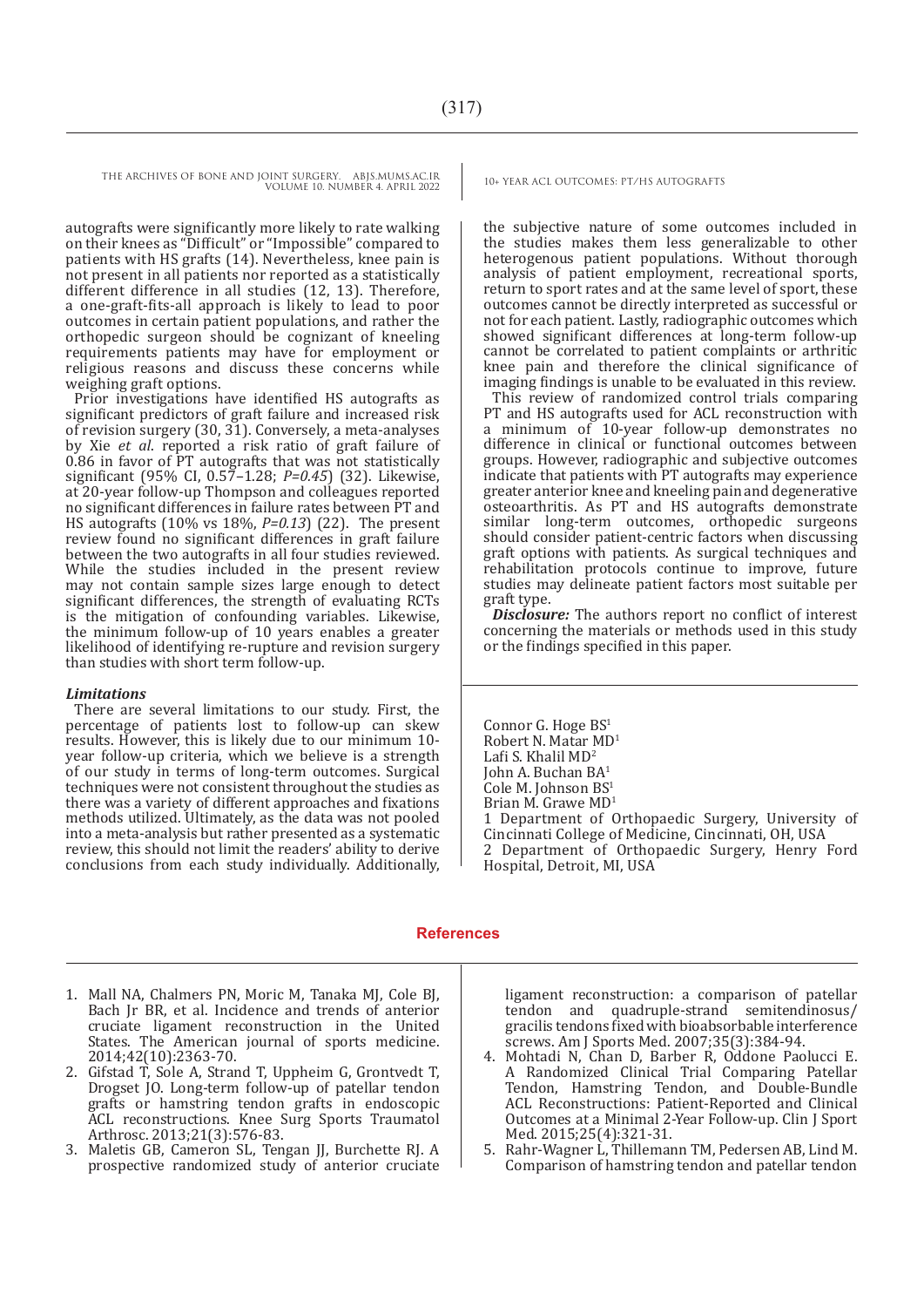grafts in anterior cruciate ligament reconstruction in a nationwide population-based cohort study: results from the danish registry of knee ligament reconstruction. Am J Sports Med. 2014;42(2):278-84.

- 6. Dhammi IK, Rehan Ul H, Kumar S. Graft choices for anterior cruciate ligament reconstruction. Indian J Orthop. 2015;49(2):127-8.
- 7. Magnussen RA, Carey JL, Spindler KP. Does autograft choice determine intermediate-term outcome of ACL reconstruction? Knee Surg Sports Traumatol Arthrosc. 2011;19(3):462-72.
- 8. Poehling-Monaghan KL, Salem H, Ross KE, Secrist E, Ciccotti MC, Tjoumakaris F, et al. Long-Term Outcomes in Anterior Cruciate Ligament Reconstruction: A Systematic Review of Patellar Tendon Versus Hamstring Autografts. Orthop J Sports Med. 2017;5(6):2325967117709735.
- 9. Sajovic M, Vengust V, Komadina R, Tavcar R, Skaza K. A prospective, randomized comparison of semitendinosus and gracilis tendon versus patellar tendon autografts for anterior cruciate ligament reconstruction: five-year follow-up. Am J Sports Med. 2006;34(12):1933-40.
- 10.Sajovic M, Strahovnik A, Dernovsek MZ, Skaza K. Quality of life and clinical outcome comparison of semitendinosus and gracilis tendon versus patellar tendon autografts for anterior cruciate ligament reconstruction: an 11-year follow-up of a randomized controlled trial. Am J Sports Med. 2011;39(10):2161-9.
- 11.Holm I, Oiestad BE, Risberg MA, Aune AK. No difference in knee function or prevalence of osteoarthritis after reconstruction of the anterior cruciate ligament with 4-strand hamstring autograft versus patellar tendonbone autograft: a randomized study with 10-year follow-up. Am J Sports Med. 2010;38(3):448-54.
- 12.Webster KE, Feller JA, Hartnett N, Leigh WB, Richmond AK. Comparison of Patellar Tendon and Hamstring Tendon Anterior Cruciate Ligament Reconstruction: A 15-Year Follow-up of a Randomized Controlled Trial. Am J Sports Med. 2016;44(1):83-90.
- 13. Sajovic M, Stropnik D, Skaza K. Long-term Comparison of Semitendinosus and Gracilis Tendon Versus Patellar Tendon Autografts for Anterior Cruciate Ligament Reconstruction: A 17-Year Followup of a Randomized Controlled Trial. Am J Sports Med. 2018;46(8):1800-8.
- 14.Bjornsson H, Samuelsson K, Sundemo D, Desai N, Sernert N, Rostgard-Christensen L, et al. A Randomized Controlled Trial With Mean 16-Year Follow-up Comparing Hamstring and Patellar Tendon Autografts in Anterior Cruciate Ligament Reconstruction. Am J Sports Med. 2016;44(9):2304-13.
- 15.Harris JD, Quatman CE, Manring MM, Siston RA, Flanigan DC. How to write a systematic review. Am J Sports Med. 2014;42(11):2761-8.
- 16.Moher D, Liberati A, Tetzlaff J, Altman DG, Group P. Preferred reporting items for systematic reviews and meta-analyses: the PRISMA statement. Int J Surg. 2010;8(5):336-41.
- 17.Coleman BD, Khan KM, Maffulli N, Cook JL, Wark

JD. Studies of surgical outcome after patellar tendinopathy: clinical significance of methodological deficiencies and guidelines for future studies. Victorian Institute of Sport Tendon Study Group. Scand J Med Sci Sports. 2000;10(1):2-11.

- 18.Fu FH, Bennett CH, Lattermann C, Ma CB. Current trends in anterior cruciate ligament reconstruction. Part 1: Biology and biomechanics of reconstruction. Am J Sports Med. 1999;27(6):821-30.
- 19.Sanders TL, Kremers HM, Bryan AJ, Fruth KM, Larson DR, Pareek A, et al. Is Anterior Cruciate Ligament Reconstruction Effective in Preventing Secondary Meniscal Tears and Osteoarthritis? Am J Sports Med. 2016;44(7):1699-707.
- 20.Beynnon BD, Johnson RJ, Fleming BC, Kannus P, Kaplan M, Samani J, et al. Anterior cruciate ligament replacement: comparison of bone-patellar tendonbone grafts with two-strand hamstring grafts. A prospective, randomized study. J Bone Joint Surg Am. 2002;84(9):1503-13.
- 21.Cristiani R, Sarakatsianos V, Engstrom B, Samuelsson K, Forssblad M, Stalman A. Increased knee laxity with hamstring tendon autograft compared to patellar tendon autograft: a cohort study of 5462 patients with primary anterior cruciate ligament reconstruction. Knee Surg Sports Traumatol Arthrosc. 2019;27(2):381-8.
- 22.Thompson SM, Salmon LJ, Waller A, Linklater J, Roe JP, Pinczewski LA. Twenty-Year Outcome of a Longitudinal Prospective Evaluation of Isolated Endoscopic Anterior Cruciate Ligament Reconstruction With Patellar Tendon or Hamstring Autograft. Am J Sports Med. 2016;44(12):3083-94.
- 23.Barenius B, Nordlander M, Ponzer S, Tidermark J, Eriksson K. Quality of life and clinical outcome after anterior cruciate ligament reconstruction using patellar tendon graft or quadrupled semitendinosus graft: an 8-year follow-up of a randomized controlled trial. Am J Sports Med. 2010;38(8):1533-41.
- 24.Briggs KK, Lysholm J, Tegner Y, Rodkey WG, Kocher MS, Steadman JR. The reliability, validity, and responsiveness of the Lysholm score and Tegner activity scale for anterior cruciate ligament injuries of the knee: 25 years later. Am J Sports Med. 2009;37(5):890-7.
- 25.Higgins LD, Taylor MK, Park D, Ghodadra N, Marchant M, Pietrobon R, et al. Reliability and validity of the Knee Documentation Committee (IKDC) Subjective Knee Form. Joint Bone Spine. 2007;74(6):594-9.
- 26.Kahlenberg CA, Nwachukwu BU, Ferraro RA, Schairer WW, Steinhaus ME, Allen AA. How Are We Measuring Patient Satisfaction After Anterior Cruciate Ligament Reconstruction? Orthop J Sports Med. 2016;4(12):2325967116673971.
- 27.Keays SL, Bullock-Saxton JE, Keays AC, Newcombe PA, Bullock MI. A 6-year follow-up of the effect of graft site on strength, stability, range of motion, function, and joint degeneration after anterior cruciate ligament reconstruction: patellar tendon versus semitendinosus and Gracilis tendon graft. Am J Sports